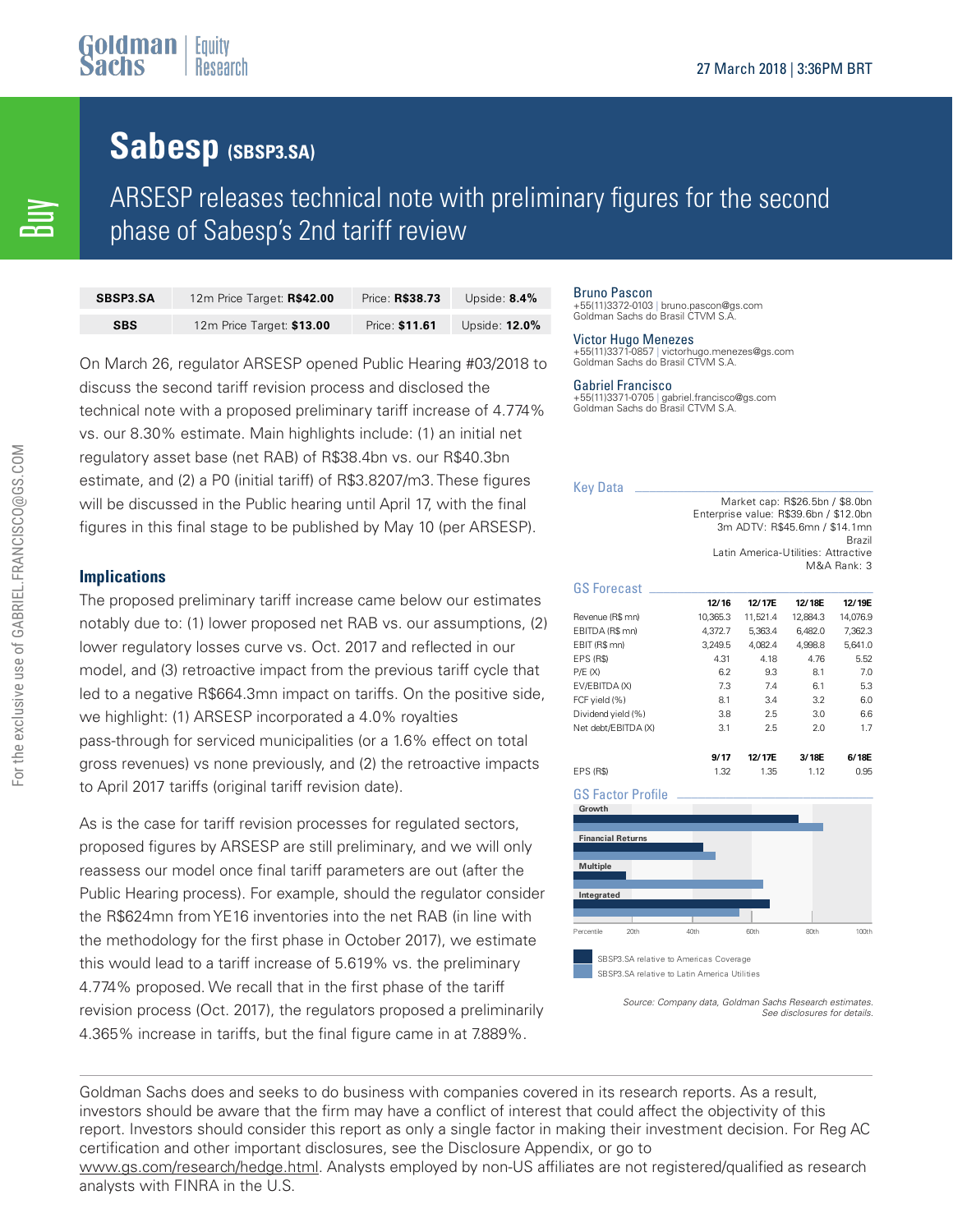# **Goldman Sachs**



# Sabesp (SBSP3.SA)

Rating since Feb 5, 2012

#### Ratios & Valuation

|                          | 12/16 | 12/17E | 12/18E | 12/19E |
|--------------------------|-------|--------|--------|--------|
| P/E(X)                   | 6.2   | 9.3    | 8.1    | 7.0    |
| EV/EBITDA (X)            | 7.3   | 7.4    | 6.1    | 5.3    |
| EV/sales (X)             | 3.1   | 3.4    | 3.1    | 2.8    |
| FCF yield (%)            | 8.1   | 3.4    | 3.2    | 6.0    |
| EV/DACF(X)               | 7.5   | 9.3    | 8.0    | 7.0    |
| CROCI (%)                | 14.4  | 13.4   | 13.6   | 13.9   |
| ROE (%)                  | 14.6  | 12.5   | 12.5   | 13.5   |
| Net debt/EBITDA (X)      | 3.1   | 2.5    | 2.0    | 1.7    |
| Net debt/equity (%)      | 86.5  | 75.2   | 66.1   | 57.3   |
| Interest cover (X)       | 4.5   | 5.6    | 6.1    | 6.7    |
| Inventory days           | 3.1   | 3.3    | 3.8    | 4.0    |
| Receivable days          | 50.8  | 48.7   | 47.9   | 51.9   |
| Days payable outstanding | 36.1  | 37.3   | 35.6   | 35.1   |
| Growth & Margins (%)     |       |        |        |        |
|                          | 12/16 | 12/17E | 12/18E | 12/19E |
| Total revenue growth     | 23.8  | 11.2   | 11.8   | 9.3    |
| EBITDA growth            | 40.6  | 22.7   | 20.9   | 13.6   |
| EPS growth               | 449.5 | (3.1)  | 13.9   | 16.1   |
| DPS growth               | 449.4 | (3.6)  | 15.7   | 122.3  |
| Gross margin             | 31.4  | 35.4   | 38.8   | 40.1   |
| EBIT margin              | 31.4  | 35.4   | 38.8   | 40.1   |

# Price Performance \_



Source: FactSet. Price as of 26 Mar 2018 close.

### Income Statement (R\$ mn) \_

|                                    | 12/16      | 12/17E     | 12/18E    | 12/19E    |
|------------------------------------|------------|------------|-----------|-----------|
| Total revenue                      | 10.365.3   | 11.521.4   | 12.884.3  | 14,076.9  |
| Cost of goods sold                 | (7, 115.8) | (7,439.0)  | (7,885.5) | (8,436.0) |
| SG&A                               | 0.0        | 0.0        |           |           |
| R&D                                | 0.0        | 0.0        | 0.0       | 0.0       |
| Other operating inc./(exp.)        | 0.0        | 0.0        |           |           |
| <b>EBITDA</b>                      | 4,372.7    | 5,363.4    | 6,482.0   | 7,362.3   |
| Depreciation & amortization        | (1, 123.2) | (1,281.0)  | (1,483.3) | (1,721.3) |
| <b>EBIT</b>                        | 3,249.5    | 4,082.4    | 4,998.8   | 5,641.0   |
| Net interest inc./(exp.)           | (270.1)    | (204.1)    | (286.9)   | (127.2)   |
| Income/(loss) from associates      | 0.0        | 0.0        |           |           |
| Pre-tax profit                     | 3.305.6    | 3,173.2    | 3.582.0   | 4.288.5   |
| Provision for taxes                | (1, 182.0) | (1, 111.7) | (1,248.8) | (1,489.0) |
| Minority interest                  | 0.0        | 0.0        |           |           |
| Preferred dividends                | 0.0        | 0.0        |           |           |
| Net inc. (pre-exceptionals)        | 2.123.6    | 2.061.6    | 2,333.2   | 2,799.5   |
| Net inc. (post-exceptionals)       | 2.947.1    | 2,855.6    | 3,252.1   | 3,774.9   |
| EPS (basic, pre-except) (R\$)      | 3.11       | 3.02       | 3.41      | 4.10      |
| EPS (diluted, pre-except) (R\$)    | 3.11       | 3.02       | 3.41      | 4.10      |
| EPS (ex-ESO exp., dil.) (R\$)      | 0.00       | 0.00       | 0.00      | 0.00      |
| DPS (R\$)                          | 1.02       | 0.99       | 1.14      | 2.54      |
| Div. payout ratio (%)              | 33.0       | 32.7       | 33.5      | 62.0      |
| Wtd avg shares out. (basic) (mn)   | 683.5      | 683.5      | 683.5     | 683.5     |
| Wtd avg shares out. (diluted) (mn) | 683.5      | 683.5      | 683.5     | 683.5     |
|                                    |            |            |           |           |

| <b>Balance Sheet (R\$ mn)</b>         |            |           |                |           |
|---------------------------------------|------------|-----------|----------------|-----------|
|                                       | 12/16      | 12/17E    | 12/18E         | 12/19E    |
| Cash & cash equivalents               | 1,886.2    | 2,888.1   | 4,048.9        | 5,731.4   |
| Accounts receivable                   | 1,557.5    | 1,516.4   | 1,865.7        | 2,134.2   |
| Inventory                             | 58.0       | 77.3      | 86.7           | 95.9      |
| Other current assets                  | 321.9      | 553.5     | 603.7          | 651.2     |
| <b>Total current assets</b>           | 3,823.6    | 5,035.4   | 6,605.0        | 8,612.7   |
| Net PP&E                              | 22,393.2   | 25,247.7  | 28,006.7       | 30,430.8  |
| Net intangibles                       | 0.0        | 0.0       |                |           |
| Total investments                     | 0.0        | 0.0       | 0.0            | 0.0       |
| Other long-term assets                | 10,528.2   | 9,298.3   | 8,668.9        | 8,251.2   |
| <b>Total assets</b>                   | 36,745.0   | 39,581.4  | 43,280.6       | 47,294.7  |
| Accounts payable                      | 772.0      | 749.1     | 790.4          | 830.0     |
| Short-term debt                       | 1,246.6    | 1,378.1   | 2,560.2        | 2,599.8   |
| Other current liabilities             | 2,283.9    | 2,267.1   | 2,465.5        | 3,508.5   |
| <b>Total current liabilities</b>      | 4,302.5    | 4,394.3   | 5,816.1        | 6,938.3   |
| Long-term debt                        | 13,982.8   | 14,652.7  | 14,579.6       | 15,558.8  |
| Other long-term liabilities           | 3,040.5    | 3,053.5   | 3,070.9        | 3,091.2   |
| <b>Total long-term liabilities</b>    | 17,023.3   | 17,706.3  | 17,650.5       | 18,650.0  |
| <b>Total liabilities</b>              | 21,325.8   | 22,100.6  | 23,466.6       | 25,588.3  |
| <b>Preferred shares</b>               | 0.0        | 0.0       | $\overline{a}$ |           |
| <b>Total common equity</b>            | 15.419.2   | 17,480.8  | 19.814.0       | 21.706.4  |
| <b>Minority interest</b>              | 0.0        | 0.0       | ٠.             |           |
| <b>Total liabilities &amp; equity</b> | 36,745.0   | 39,581.4  | 43,280.6       | 47,294.7  |
| BVPS (R\$)                            | 22.56      | 25.58     | 28.99          | 31.76     |
| Cash Flow (R\$ mn)                    |            |           |                |           |
|                                       | 12/16      | 12/17E    | 12/18E         | 12/19E    |
| Net income                            | 2,947.1    | 2,855.6   | 3,252.1        | 3,774.9   |
| D&A add-back                          | 1,123.2    | 1,281.0   | 1.483.3        | 1,721.3   |
| Minority interest add-back            | 0.0        | 0.0       |                |           |
| Net (inc)/dec working capital         | 143.0      | (343.6)   | (294.0)        | (206.2)   |
| Others                                | 0.0        | 0.0       |                |           |
| <b>Cash flow from operations</b>      | 4,213.3    | 3,793.1   | 4,441.5        | 5,290.0   |
| Capital expenditures                  | (2,714.5)  | (2,883.4) | (3.590.4)      | (3,711.0) |
| Acquisitions                          | 0.0        | 0.0       |                |           |
| Divestitures                          | 0.0        | 0.0       |                |           |
| Others                                | (1,667.7)  | (4.2)     | (4.4)          | (4.6)     |
| Cash flow from investing              | (4, 382.1) | (2,887.6) | (3,594.7)      | (3,715.6) |
| Dividends paid                        | (127.4)    | (700.0)   | (794.1)        | (918.9)   |
| Share issuance/(repurchase)           | 0.0        | 0.0       |                |           |
| Inc/(dec) in debt                     | 543.3      | 796.5     | 1,108.2        | 1,026.9   |
| Others                                | 0.0        | 0.0       |                |           |
| Cash flow from financing              | 415.8      | 96.4      | 314.1          | 108.0     |
| <b>Total cash flow</b>                | 247.0      | 1,001.9   | 1,160.8        | 1,682.4   |
| Free cash flow                        | 1,498.8    | 909.6     | 851.1          | 1,579.0   |
| Free cash flow per share (R\$)        | 2.19       | 1.33      | 1.25           | 2.31      |

Source: Company data, Goldman Sachs Research estimates.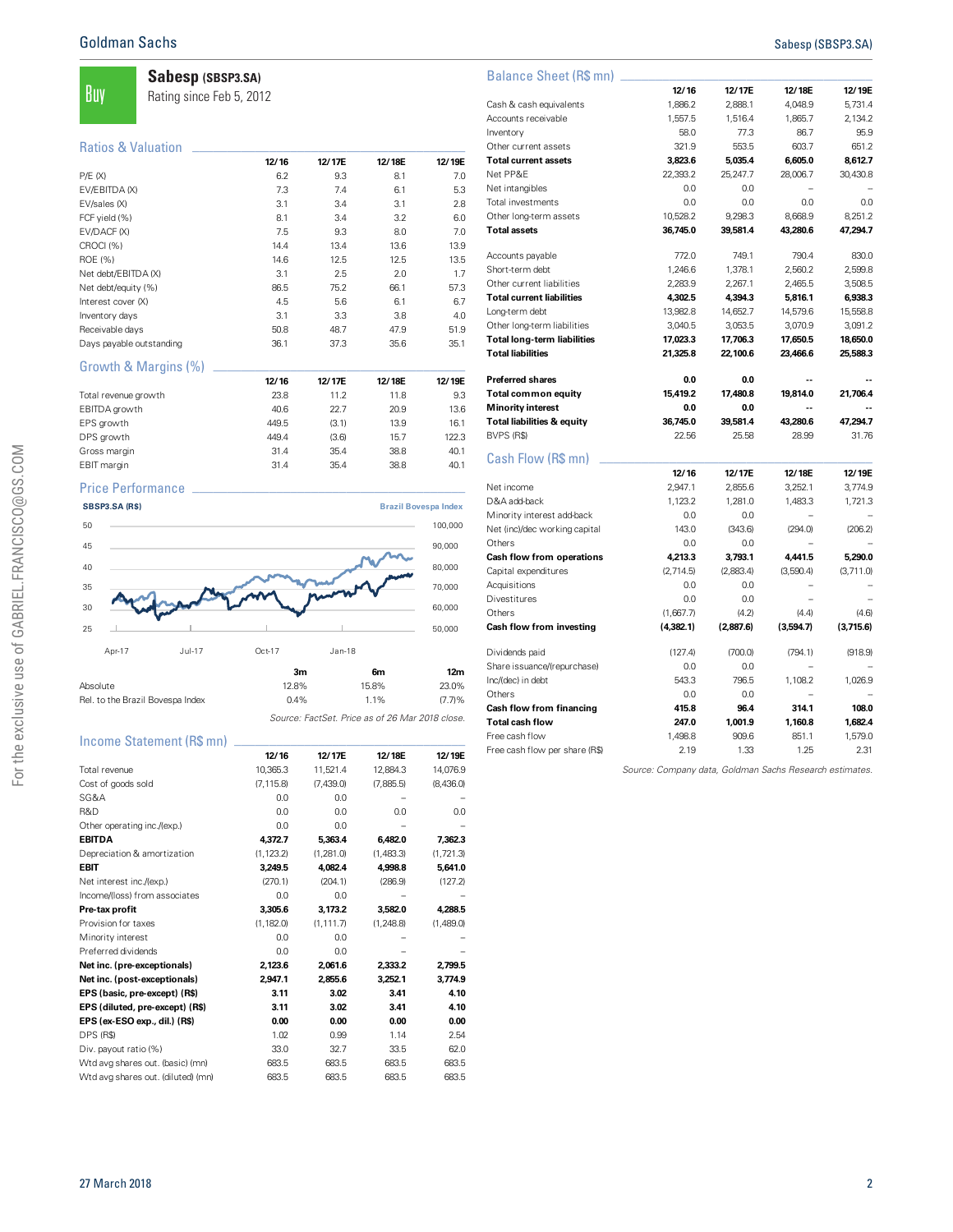# Arsesp releases technical note with preliminary tariff review figures

### **Analysis of preliminary figures from Arsesp's technical note**

We outline below the main preliminary parameters proposed by regulator Arsesp for the second phase of the 2nd tariff revision process for Sabesp, which is scheduled to conclude by May 10, 2018. For details on the references to the final figures proposed in the first phase for the company's 2nd tariff review, please refer to our October 9, 2017 report, *Arsesp releases [technical](https://research.gs.com/content/research/en/reports/2017/10/09/209e3301-a662-4af2-a0d3-23ee4b4427f1.html) note with final tariff review figures*.

**(1) Regulatory Asset Base (RAB):** Arsesp reduced the Net RAB to R\$38.4bn (as of YE2016) vs. the R\$40.3bn proposed in the first phase of the tariff review process, mainly reflecting (1) Sabesp's updated appraisal report, which showed a lower Net RAB (as of Jun-2016) of R\$37.6bn vs. R\$38.3bn previously, and (2) the fact that the regulator has not considered R\$624.2mn in inventories related to RAB in FY2016, as opposed to the previous methodology applied in the first phase when the regulator included such figure in the net RAB estimate. Should the regulator consider the R\$624.2mn in inventories to the regulatory asset base, consistent with the methodology previously applied, we estimate Net RAB (as of YE2016) would reach R\$39.1bn.

#### **Exhibit 1: Final Net Regulatory Asset Base figures for the 2nd tariff review vs. previous figures** In R\$

| Old - October 2017 (Technical Note #4/2017)                        |            | New - March 2018 (Technical Note #4/2018)           |
|--------------------------------------------------------------------|------------|-----------------------------------------------------|
| <b>Net Regulatory Asset Base build-up</b>                          | R\$        | <b>Net Regulatory Asset Base build-up</b>           |
| Initial base - until Sep/2011 (Jun/2016 values)                    | 27,169,186 | Initial base - until Sep/2011 (Jun/2016 values)     |
| Incremental base - from Sep/2011 to Jun/2016                       | 9,542,563  | Incremental base                                    |
| 48.85% of Difference between appraisal report and audited net PP&E | 1,556,661  | <b>Net Asset Base</b>                               |
| Net Asset Base, Jun/2016                                           | 38,268,410 | Public-private partnerships (PPPs) and asset leases |
| Monetary correction between Jun/2016 and Dec/2016                  | 686,070    | Net Asset Base, ex-PPPs                             |
| Additions between Jun/2016 and Dec/2016                            | 1,517,678  | Additions from new municipalities                   |
| Depreciation between Jun/2016 and Dec/2016                         | (768, 236) | Final Asset Base, Jun/2016 values                   |
| Net Asset Base, Dec/2016                                           | 39,703,922 | Final Asset Base, Dec/2016 values                   |
| Regulatory Working Capital                                         | 624,786    | Investments between Jul/2016 - Dec/2016             |
| Final Net Regulatory Asset Base, Dec/2016                          | 40,328,708 | Capitalized expenses, Jul/2016 - Dec/2016           |
|                                                                    |            | Depreciation over asset base, Jul/2016 - Dec/2016   |
|                                                                    |            | Depreciation over capex, Jul/2016 - Dec/2016        |
|                                                                    |            | Asset write-offs, Jul/2016 - Dec/2016               |
|                                                                    |            | Final Net Regulatory Asset Base (RAB), Dec/2016     |

#### Source: Arsesp

**(2) Regulatory Opex:** Regulator Arsesp reduced the figures published in the first phase of the tariff review process, increasing the gap between regulatory opex vs. Sabesp's 2017-20 opex estimates to an average of 8.2% vs. 4.6% previously. It is important to highlight that in the previous 2012-2016 cycle, the regulator assumed a 9.0% lower opex vs. Sabesp's opex plan for the equivalent period.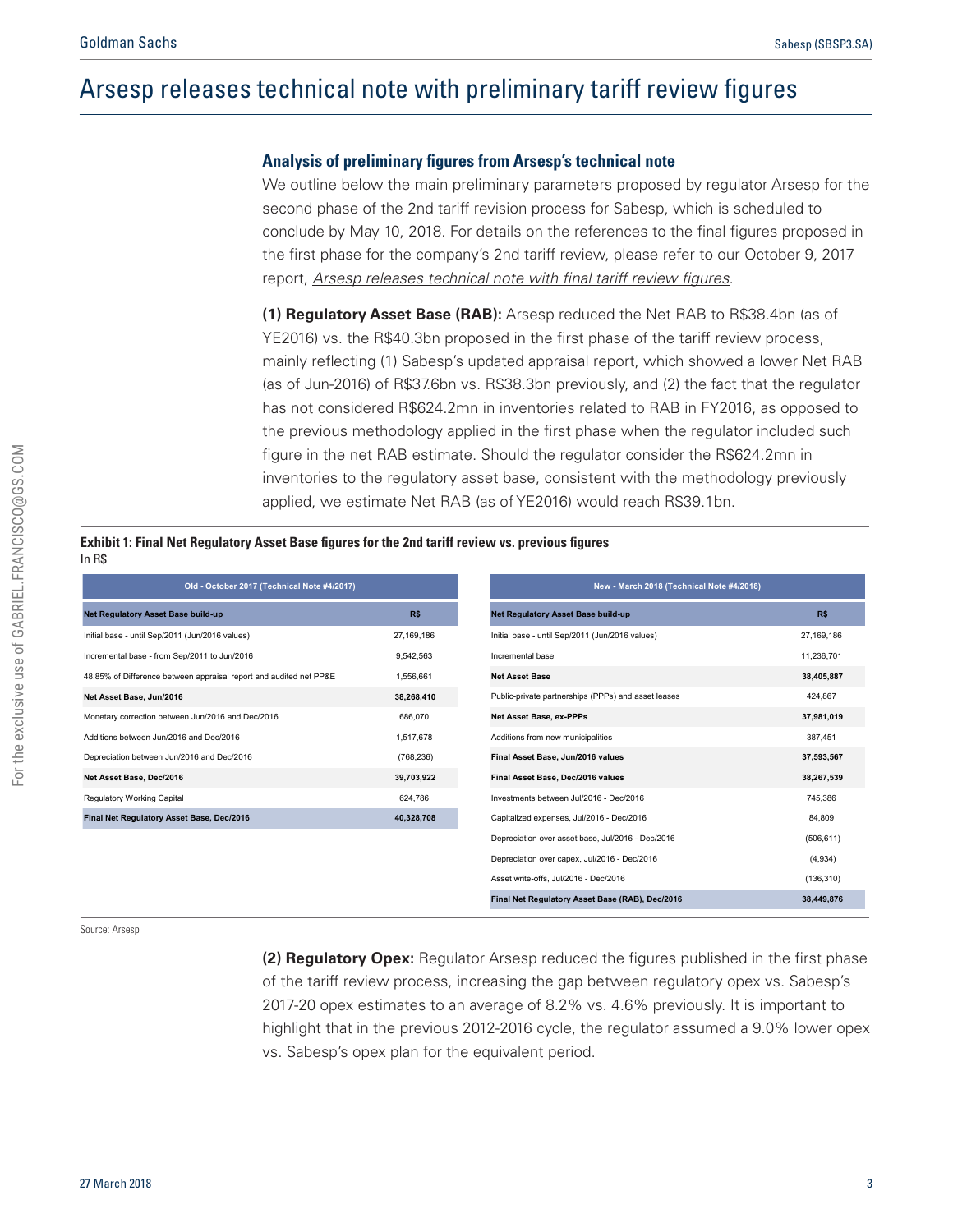#### **Exhibit 2: Regulatory opex vs. Sabesp's 2017-20 opex estimates**

| In R\$mn |  |
|----------|--|
|----------|--|

|                |                        | 2017    | 2018     | 2019    | 2020    | <b>TOTAL</b> |
|----------------|------------------------|---------|----------|---------|---------|--------------|
| <b>OPEX</b>    | Sabesp's business plan | 5,983.7 | 6,354.4  | 6,243.7 | 6.217.8 | 24,799.6     |
|                | Arsesp's estimates     | 5,555.8 | 5,641.1  | 5,728.4 | 5,845.1 | 22,770.5     |
| Difference (%) |                        | $-7.1%$ | $-11.2%$ | $-8.3%$ | $-6.0%$ | $-8.2%$      |

Source: Arsesp

**(3) Demand projections:** Regulator Arsesp increased the water and sewage billed volume projections published in the first phase of the tariff review process, increasing the gap between Sabesp's 2017-20 business plan estimates to an average 2.1% vs. 0.3% previously.

#### **Exhibit 3: Regulator's water and sewage demand projections vs. Sabesp's 2017-20 business plan** In 000 cubic meters

| Water and Sewage Demand, 000 m3 | 2017E     | 2018E     | 2019E     | 2020E     |
|---------------------------------|-----------|-----------|-----------|-----------|
| Sabesp projections              | 3,627,131 | 3,725,470 | 3,828,116 | 3,929,680 |
| ARSESP projections, Mar 2018    | 3.707.335 | 3.806.967 | 3.907.919 | 4,006,723 |
| ARSESP vs. Sabesp, %            | 2.2%      | 2.2%      | $2.1\%$   | $2.0\%$   |
| ARSESP projections, Oct 2017    | 3.637.669 | 3,736,800 | 3.840.302 | 3.942.743 |
| ARSESP, new vs. old, %          | 1.9%      | 1.9%      | 1.8%      | $1.6\%$   |

Source: Arsesp

**(4) Regulatory Losses Curve:** Regulator Arsesp tightened the parameters for regulatory losses vs. the first phase of the tariff review process. The regulatory water losses curve for 2017-2020 stands at 30.0%/28.8%/27.6%/26.4% vs. 31.7%/31.0%/30.1%/29.3% proposed in the first phase (Oct 2017) and the previous regulatory targets in the 2012-2016 cycle of 32.1%/30.5%/29.3%/28.1%/27.0%.

#### **Exhibit 4: 2017-20E final regulatory water losses curve**

In % of billed volumes, compared to Sabesp's claim, the previous cycle curve and Sabesp's 2012-16A performance

| <b>Water losses</b>          | 2012A | 2013A   | 2014A   | 2015A   | 2016A   | 2017E   | 2018E   | 2019E   | 2020E   |
|------------------------------|-------|---------|---------|---------|---------|---------|---------|---------|---------|
| Sabesp projections           | 32.1% | 31.2%   | 29.8%   | 28.5%   | 31.8%   | 31.7%   | 31.3%   | 30.6%   | 29.9%   |
| ARSESP projections, Mar 2018 | 32.1% | 30.5%   | 29.3%   | 28.1%   | 27.0%   | 30.0%   | 28.8%   | 27.6%   | 26.4%   |
| ARSESP vs. Sabesp, %         | 0.0%  | $-0.7%$ | $-0.5%$ | $-0.4%$ | $-4.8%$ | $-1.7%$ | $-2.5%$ | $-3.0%$ | $-3.5%$ |
| ARSESP projections, Oct 2017 | 32.1% | 30.5%   | 29.3%   | 28.1%   | 27.0%   | 31.7%   | 31.0%   | 30.1%   | 29.3%   |
| ARSESP, new vs. old, %       | 0.0%  | 0.0%    | 0.0%    | $0.0\%$ | 0.0%    | $-1.7%$ | $-2.2%$ | $-2.5%$ | $-2.9%$ |

Source: Arsesp

**(5) Regulatory Delinquency Rates:** Arsesp increased the regulatory delinquency rate for 2017-2020 to 1.29% / year vs. 1.15% / year previously. Nevertheless, such figures are still below the previous regulatory targets in the 2012-2016 cycle of 2.20%/2.07%/1.94%/1.80%.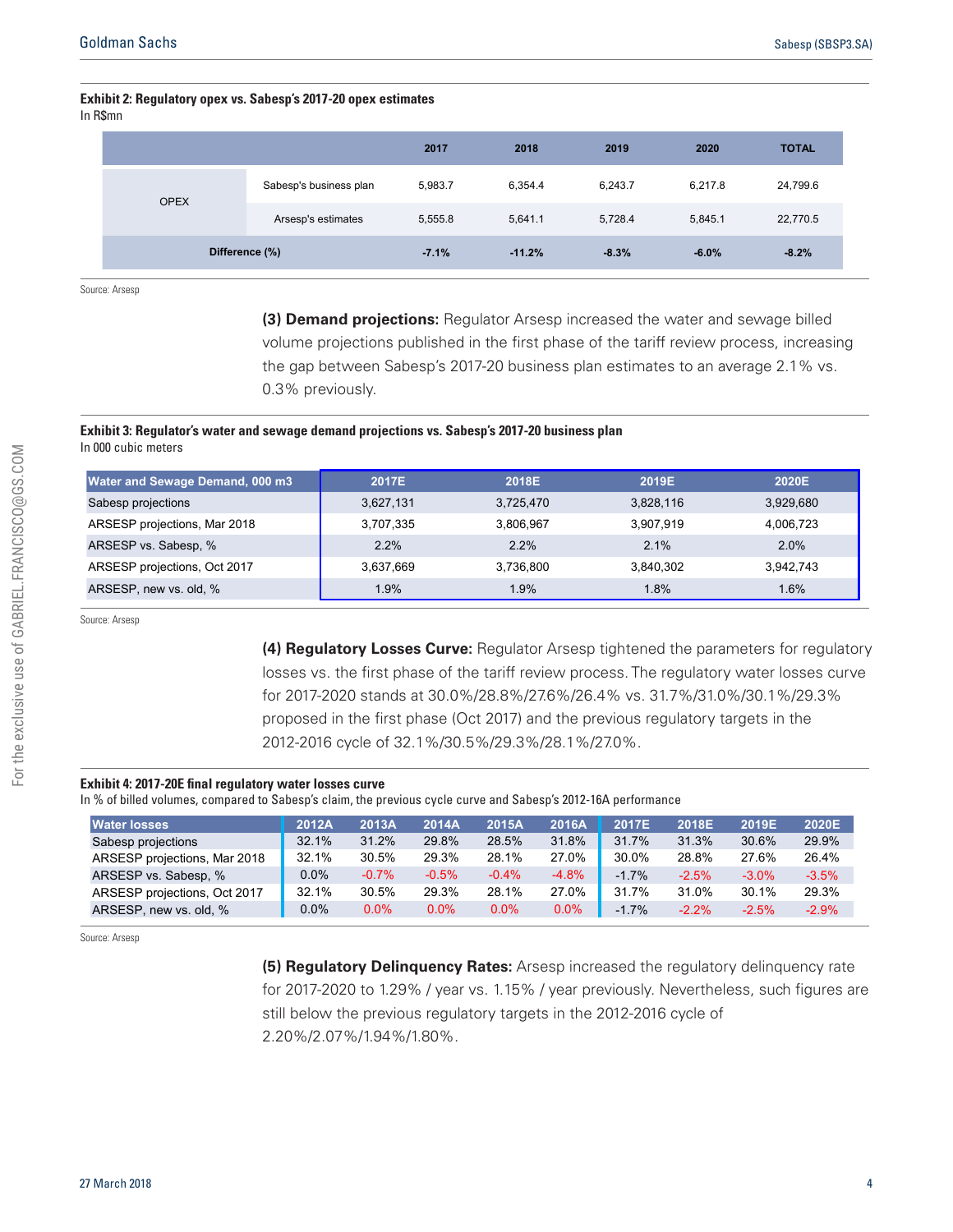#### **Exhibit 5: 2017-20 proposed regulatory delinquency rates**

As a % of direct regulatory revenues and compared

| <b>Water losses</b>          | 2013A    | 2014A    | 2015A    | 2016A | 2017E    | 2018E    | 2019E    | 2020E    |
|------------------------------|----------|----------|----------|-------|----------|----------|----------|----------|
| Sabesp projections           | 1.08%    | 1.55%    | 0.03%    | 0.80% | 1.95%    | 2.10%    | 2.09%    | 2.07%    |
| ARSESP projections, Mar 2018 | 2.20%    | 2.07%    | 1.94%    | 1.80% | 1.29%    | 1.29%    | 1.29%    | 1.29%    |
| ARSESP vs. Sabesp, %         | 1.12%    | 0.52%    | 1.91%    | 1.00% | $-0.66%$ | $-0.81%$ | $-0.80%$ | $-0.78%$ |
| ARSESP projections, Oct 2017 | 2.20%    | 2.07%    | 1.94%    | 1.80% | 1.15%    | 1.15%    | 1.15%    | 1.15%    |
| ARSESP, new vs. old, %       | $0.00\%$ | $0.00\%$ | $0.00\%$ | 0.00% | 0.14%    | 0.14%    | 0.14%    | 0.14%    |

Source: Arsesp

**(6) Adjustments related to previous tariff cycle:** Regulator Arsesp included in Sabesp's 2nd tariff review an adjustment component related to the previous tariff revision cycle in 2013-2016. The component aimed to compensate differences between previous forecasts and actual figures related to (i) PIS/COFINS tariffs, (ii) actual figures for other revenues, indirect revenues and working capital, (iii) removal of net RAB cuts and actual capex figures reported by Sabesp and (iv) tariff contingencies revenues. We highlight most of the difference refer to lower capex disbursements by Sabesp vs. regulatory projections. All in, total adjustments totaled a negative R\$(664.3)mn adjustment to be compensated in the 2017-20 tariff cycle.

#### **Exhibit 6: Retroactive impacts from the previous tariff revision cycle in 2013-2016**

|                                                                               | 2013           | 2014       | 2015       | 2016       |
|-------------------------------------------------------------------------------|----------------|------------|------------|------------|
| <b>IPCA</b>                                                                   | 1.9%           | 6.2%       | 8.1%       | 9.4%       |
| X-factor                                                                      |                | 0.94%      | 0.94%      | 0.94%      |
| A: Required revenue authorized in the previous tariff cycle (nominal R\$ 000) | 10.033.311     | 10.653.145 | 9.798.561  | 11,003,323 |
| B: Required revenue with adjustments (nominal R\$ 000)                        | 9.900.218      | 10.511.830 | 9.668.582  | 10,857,363 |
| Difference B-A (nominal R\$ 000)                                              | (133,093)      | (141, 315) | (129, 979) | (145,960)  |
| Difference (Dec/2016 prices, R\$ 000)                                         | (168, 558)     | (167, 581) | (140, 577) | (146, 971) |
| Difference accrude by WACC (R\$ 000)                                          | (189, 769)     | (181, 361) | (146, 242) | (146, 971) |
| Final adjustment to be applied in the current tariff revision cycle, R\$      | $-664,342,592$ |            |            |            |

Source: Arsesp

**(7) Pass-through of royalties:** For the 2017-2020 tariff cycle, Arsesp incorporated a 4.0% royalties pass-through for serviced municipalities (or a 1.6% effect on the company's total gross revenues). Although we see this as positive, the actual pass-through of the R\$212mn-R\$229mn in charges for the tariff revision cycle remain significantly below our projections of R\$435mn - R\$630mn over the same period, based on the 7.5% charge from the city of São Paulo.

#### **Exhibit 7: Arsesp's royalty estimates vs. GSe** In R\$000

|           |                    | 2017      | 2018      | 2019      | 2020      |
|-----------|--------------------|-----------|-----------|-----------|-----------|
| Royalties | GS estimates       | 435,187.7 | 524,101.8 | 572,616.7 | 630,677.3 |
|           | Arsesp's estimates | 212,369.3 | 218,076.5 | 223,859.4 | 229,519.2 |

Source: Arsesp, Goldman Sachs Global Investment Research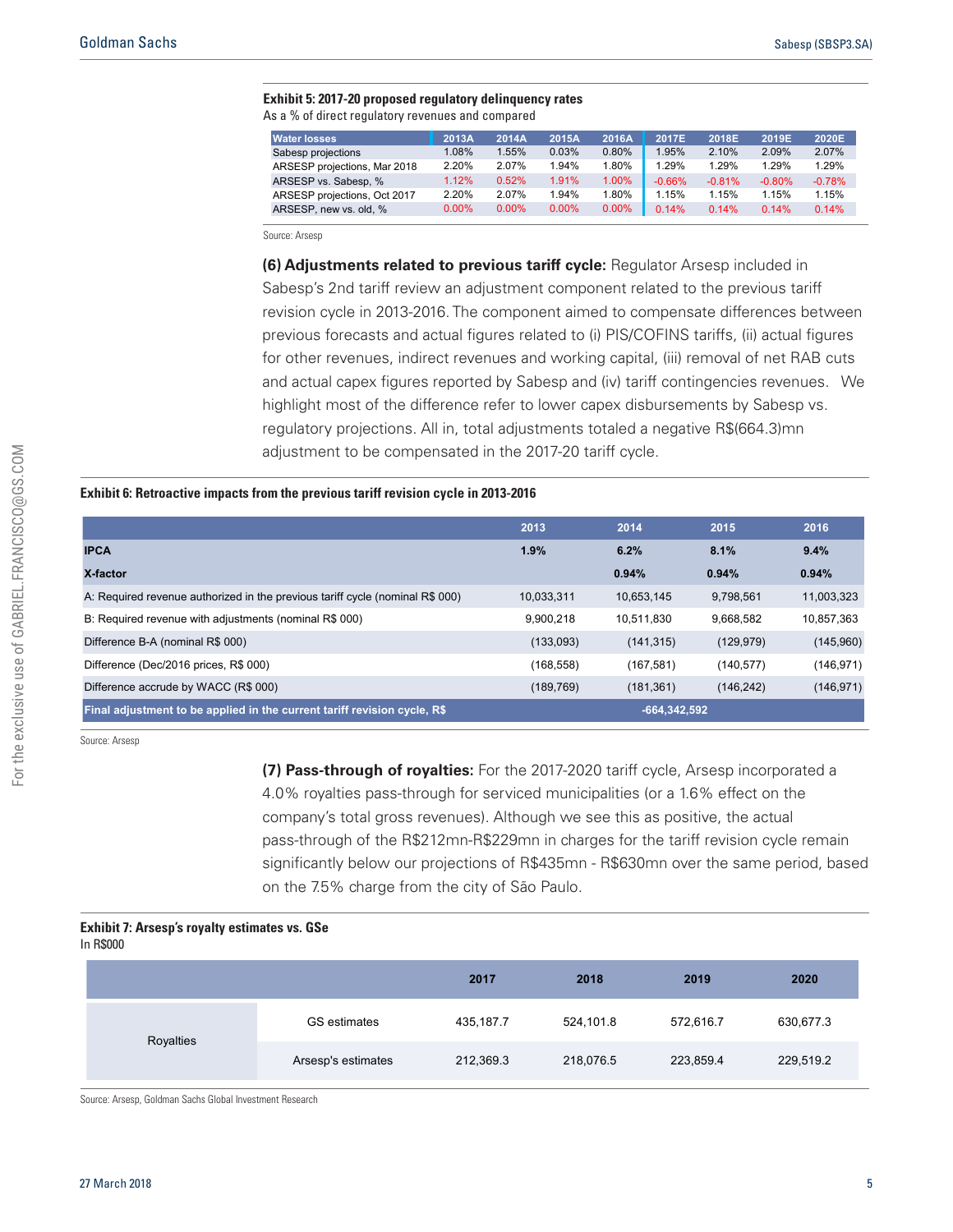**(8) Regulatory EBITDA:** The 2017-20 regulatory EBITDA, as per Arsesp's technical note, implies an average EBITDA 1.7% below our estimates, and 20.1% above Bloomberg consensus.

#### **Exhibit 8: 2017-20E proposed regulatory EBITDA**

In R\$mn; values as of YE2016

|                                   | 2017      | 2018      | 2019      | 2020      |
|-----------------------------------|-----------|-----------|-----------|-----------|
| Direct Regulatory Revenues        | 13,593.5  | 13,958.8  | 14,328.9  | 14,691.2  |
| Indirect Revenues                 | 214.8     | 220.5     | 226.4     | 232.1     |
| Non Operating Revenues            | 106.2     | 106.2     | 106.2     | 106.2     |
| (-) PIS-Cofins taxes              | (928.1)   | (924.8)   | (959.0)   | (986.9)   |
| <b>Total Net Revenues</b>         | 12,986.3  | 13,360.7  | 13,702.5  | 14,042.6  |
| (-) Regulatory OPEX               | (5,555.8) | (5,641.1) | (5,728.4) | (5,845.1) |
| (-) Expenses related to PPP       | (172.6)   | (576.4)   | (576.4)   | (576.4)   |
| (-)Regulatory deliquency expenses | (175.0)   | (179.7)   | (184.5)   | (189.2)   |
| (-) Royalties charges             | (212.4)   | (218.1)   | (223.9)   | (229.5)   |
| <b>Regulatory EBITDA</b>          | 6,870.5   | 6,745.4   | 6,989.4   | 7,202.5   |
|                                   |           |           |           |           |
| <b>GSe EBITDA</b>                 | 6,296.3   | 6,889.5   | 7,589.1   | 7,666.1   |
| <b>Bloomberg Consensus</b>        | 5,178.5   | 5,652.1   | 5,846.4   | 6,605.9   |
|                                   |           |           |           |           |
| <b>Regulatory vs. Gse</b>         | 9.1%      | $-2.1%$   | $-7.9%$   | $-6.0%$   |
| <b>Regulatory vs. Consensus</b>   | 32.7%     | 19.3%     | 19.6%     | $9.0\%$   |

Source: Arsesp, Bloomberg

Based on the final regulatory parameters, the regulator Arsesp has proposed a preliminary 4.774% tariff increase related to the second phase of Sabesp's 2nd tariff review on top of the already announced 4.774% increase related to the first phase of the tariff review process, as detailed in Exhibit 9: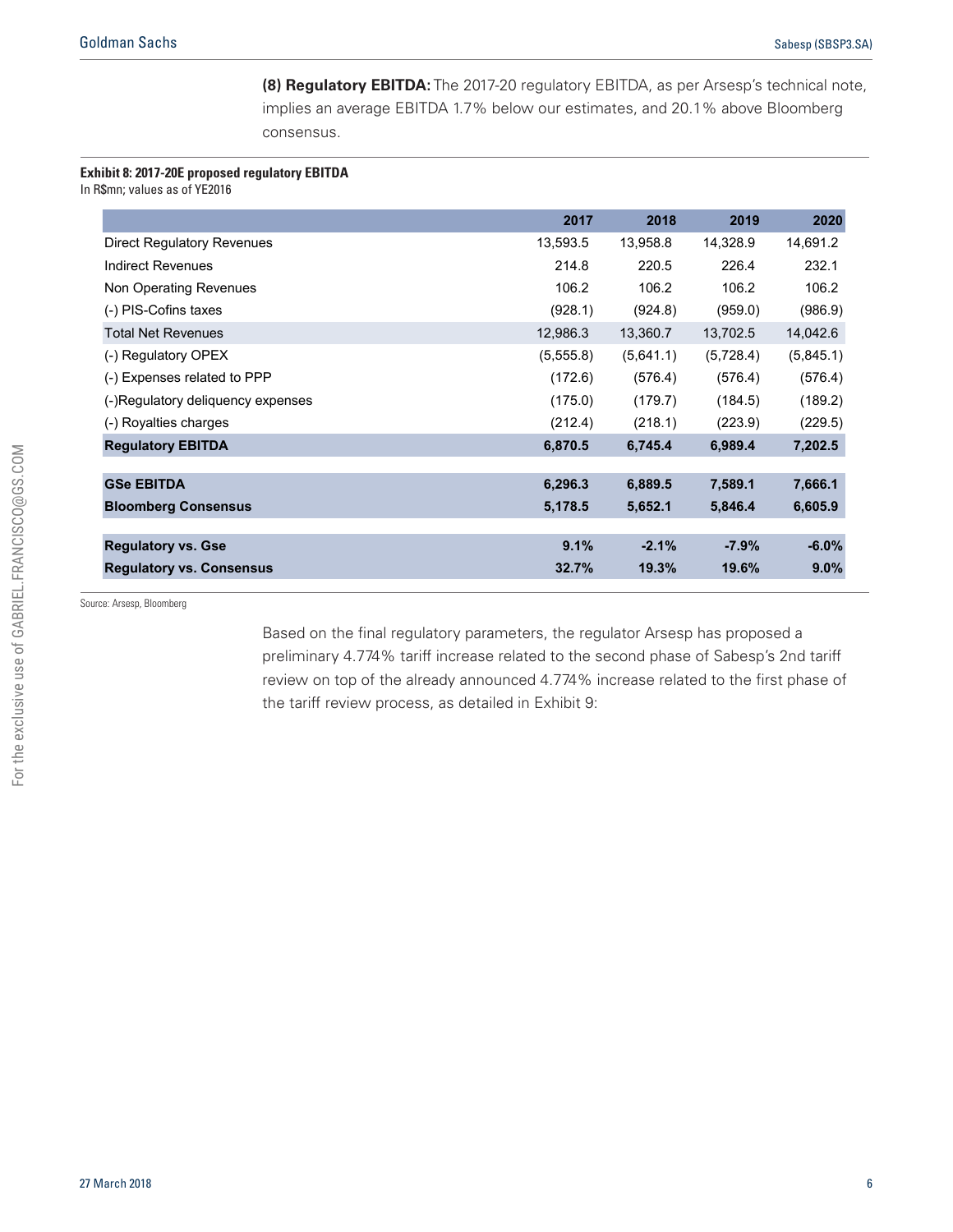#### **Exhibit 9: Arsesp's final tariff increase related to the first phase of the 2nd tariff review process**

Breakdown of the preliminary P0 (initial tariff); prices as of YE2016

|                                                         | <b>NPV Dec 2016</b> | 2017                     | 2018                     | 2019                         | 2020      |
|---------------------------------------------------------|---------------------|--------------------------|--------------------------|------------------------------|-----------|
| p0 tariff (R\$/m3)                                      | 3.6666              |                          |                          |                              |           |
| Estimated volumes ('000 m3)                             | 15,428.9            | 3,707.3                  | 3,807.0                  | 3,907.9                      | 4,006.7   |
| <b>Direct Regulatory Revenues</b>                       | 46,611.4            | 13,593.5                 | 13,958.8                 | 14,328.9                     | 14,691.2  |
| <b>Indirect Revenues</b>                                | 736.4               | 214.8                    | 220.5                    | 226.4                        | 232.1     |
| Non Operating Revenues                                  | 350.9               | 106.2                    | 106.2                    | 106.2                        | 106.2     |
| (-) PIS-Cofins taxes                                    | (3, 131.1)          | (928.1)                  | (924.8)                  | (959.0)                      | (986.9)   |
| (-) Regulatory OPEX                                     | (18, 778.0)         | (5,555.8)                | (5,641.1)                | (5,728.4)                    | (5,845.1) |
| (-) Expenses related to PPP                             | (1,530.9)           | (172.6)                  | (576.4)                  | (576.4)                      | (576.4)   |
| (-) Royalties charges                                   | (728.2)             | (212.4)                  | (218.1)                  | (223.9)                      | (229.5)   |
| (-) R&D expenses                                        | (5.4)               | $\overline{\phantom{a}}$ | $\overline{\phantom{a}}$ | $\overline{a}$               | (7.3)     |
| (-)Regulatory deliguency expenses                       | (600.1)             | (175.0)                  | (179.7)                  | (184.5)                      | (189.2)   |
| Taxes (Income tax + Social Contribution)                | (6,342.8)           | (1,934.6)                | (1,863.9)                | (1,920.2)                    | (1,965.6) |
| Capex                                                   | (9,667.8)           | (2,552.0)                | (3,712.3)                | (2,208.6)                    | (3,255.5) |
| Financial Remunaration for Working progress (18 months) | (303.0)             | (92.6)                   | (113.1)                  | (54.4)                       | (105.8)   |
| Changes in Working Capital                              | (578.7)             | (499.7)                  | (72.0)                   | (38.7)                       | (33.1)    |
| Retroactive impact from delays                          | 664.3               | 179.6                    | 194.1                    | 209.9                        | 226.9     |
| Initial Net RAB                                         | 38,449.9            | ٠                        |                          | ۰                            |           |
| <b>Final Net RAB</b>                                    | 31.752.8            | $\overline{\phantom{a}}$ | $\overline{\phantom{a}}$ | $\qquad \qquad \blacksquare$ | 43,375.6  |
| Free Cash Flow                                          | (38, 449.9)         | 1,971.1                  | 1,178.3                  | 2,977.3                      | 45,437.6  |
| IRR (real terms)                                        | 8.11%               |                          |                          |                              |           |
|                                                         |                     |                          |                          |                              |           |
| P0 at April 2018 (R\$/m3)                               | 3.82070             |                          |                          |                              |           |
| <b>Necessary tariff adjustment</b>                      | 4.774%              |                          |                          |                              |           |

Source: Arsesp

### **Assessing the preliminary tariff review figures under different net RAB scenarios**

Although we don't take a view on the likelihood of potential changes in the public hearing process and acknowledge a range of outcomes exist outside the analysis we present, for illustrative purposes we assess different regulatory Net RAB figures for Sabesp's final tariff review process.

Should the regulator consider the R\$624.2mn in inventories to the regulatory asset base, consistent with the methodology previously applied, we estimate Net RAB (as YE2016) would reach R\$39.1bn. As a result, in such a scenario, we estimate a tariff increase of 5.619% based on an implied preliminary P0 of R\$3.85/m3 vs. 4.774% proposed by Arsesp, all else held equal.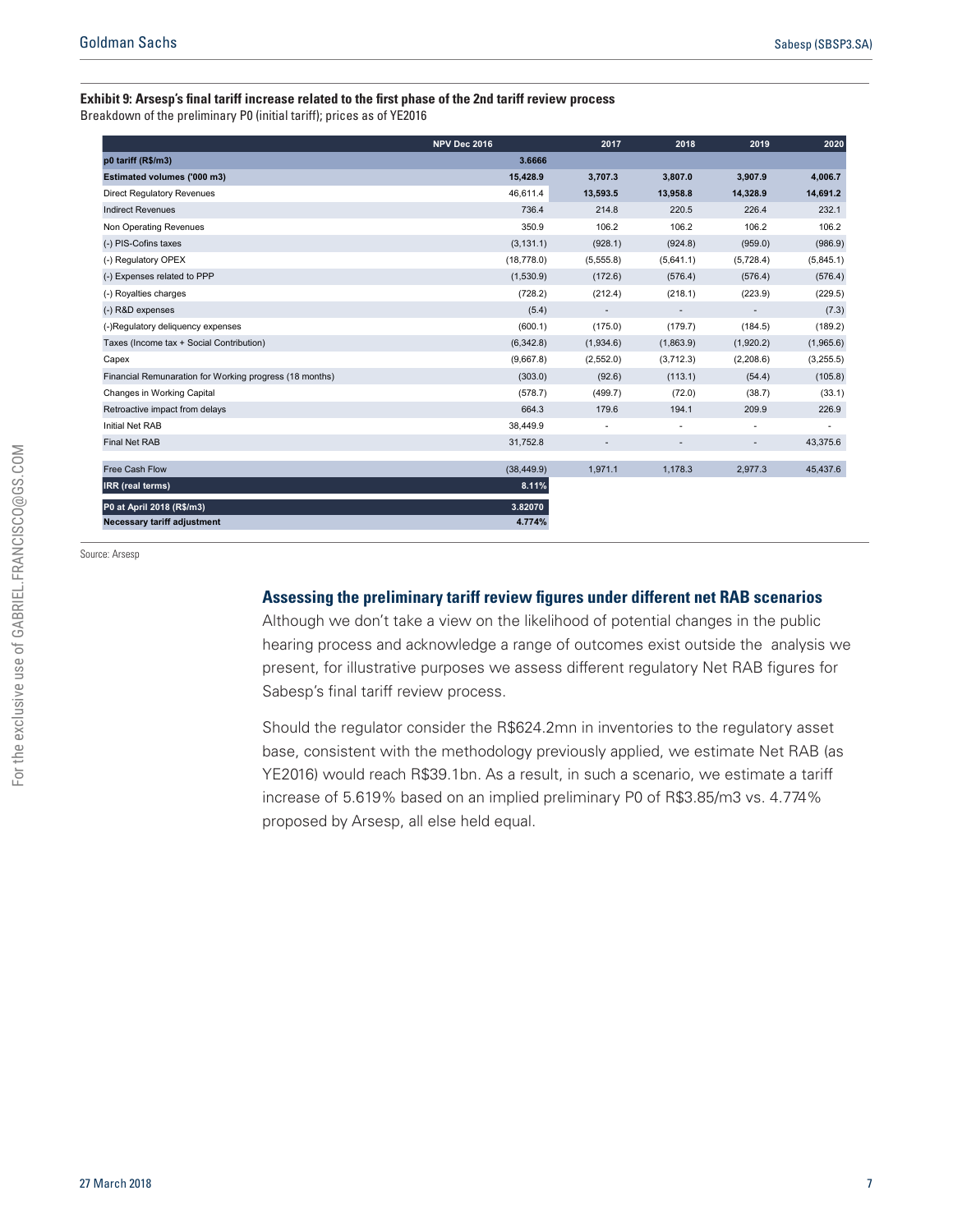#### **Exhibit 10: For illustrative purposes, GS estimated implied tariff increase under a higher RAB scenario**

in R\$mn; values as of YE2016

|                                                         | <b>NPV Dec 2016</b> | 2017                     | 2018                     | 2019                     | 2020      |
|---------------------------------------------------------|---------------------|--------------------------|--------------------------|--------------------------|-----------|
| p0 tariff (R\$/m3)                                      | 3.6962              |                          |                          |                          |           |
| Estimated volumes ('000 m3)                             | 15,428.9            | 3,707.3                  | 3,807.0                  | 3,907.9                  | 4,006.7   |
| <b>Direct Regulatory Revenues</b>                       | 46,986.8            | 13,703.0                 | 14,071.3                 | 14,444.4                 | 14,809.6  |
| <b>Indirect Revenues</b>                                | 736.4               | 214.8                    | 220.5                    | 226.4                    | 232.1     |
| Non Operating Revenues                                  | 350.9               | 106.2                    | 106.2                    | 106.2                    | 106.2     |
| (-) PIS-Cofins taxes                                    | (3, 155.8)          | (935.43)                 | (932.08)                 | (966.54)                 | (994.66)  |
| (-) Regulatory OPEX                                     | (18, 777.8)         | (5,555.8)                | (5,641.1)                | (5,728.4)                | (5,845.1) |
| (-) Expenses related to PPP                             | (1,530.8)           | (172.6)                  | (576.4)                  | (576.4)                  | (576.4)   |
| (-) Royalties charges                                   | (734.1)             | (214.1)                  | (219.8)                  | (225.7)                  | (231.4)   |
| (-) R&D expenses                                        | (5.4)               | $\overline{\phantom{a}}$ |                          | ÷,                       | (7.3)     |
| (-)Regulatory deliquency expenses                       | (605.0)             | (176.4)                  | (181.2)                  | (186.0)                  | (190.7)   |
| Taxes (Income tax + Social Contribution)                | (6,436.9)           | (1,962.5)                | (1,892.1)                | (1,949.0)                | (1,994.9) |
| Capex                                                   | (9,667.8)           | (2,552.0)                | (3,712.3)                | (2,208.6)                | (3,255.5) |
| Financial Remunaration for Working progress (18 months) | (303.0)             | (92.6)                   | (113.1)                  | (54.4)                   | (105.8)   |
| Changes in Working Capital                              | (578.7)             | (499.7)                  | (72.0)                   | (38.7)                   | (33.1)    |
| Retroactive impact from delays                          | 664.3               | 179.6                    | 194.1                    | 209.9                    | 226.9     |
| Initial Net RAB                                         | 39,074.1            | $\blacksquare$           |                          | ٠                        | ٠         |
| <b>Final Net RAB</b>                                    | 32,130.9            | $\overline{\phantom{a}}$ | $\overline{\phantom{a}}$ | $\overline{\phantom{a}}$ | 43,892.8  |
| Free Cash Flow                                          | (39,074.1)          | 2,042.3                  | 1,252.1                  | 3,053.2                  | 46,032.7  |
| <b>IRR</b> (real terms)                                 | 8.11%               |                          |                          |                          |           |
| P0 at April 2018 (R\$/m3)                               | 3.8515              |                          |                          |                          |           |
| <b>Necessary tariff adjustment</b>                      | 5.619%              |                          |                          |                          |           |

Source: Goldman Sachs Global Investment Research

#### **Exhibit 11: For illustrative purposes, implied regulatory EBITDA under a higher RAB scenario**

in R\$mn; values as of YE2016

|                                   | 2017      | 2018      | 2019      | 2020      |
|-----------------------------------|-----------|-----------|-----------|-----------|
| <b>Direct Regulatory Revenues</b> | 13,703.0  | 14,071.3  | 14,444.4  | 14,809.6  |
| Indirect Revenues                 | 214.8     | 220.5     | 226.4     | 232.1     |
| Non Operating Revenues            | 106.2     | 106.2     | 106.2     | 106.2     |
| (-) PIS-Cofins taxes              | (935.4)   | (932.1)   | (966.5)   | (994.7)   |
| <b>Total Net Revenues</b>         | 13,088.6  | 13,466.0  | 13,810.5  | 14,153.3  |
| (-) Regulatory OPEX               | (5,555.8) | (5,641.1) | (5,728.4) | (5,845.1) |
| (-) Expenses related to PPP       | (172.6)   | (576.4)   | (576.4)   | (576.4)   |
| (-)Regulatory deliquency expenses | (176.4)   | (181.2)   | (186.0)   | (190.7)   |
| (-) Royalties charges             | (214.1)   | (219.8)   | (225.7)   | (231.4)   |
| <b>Regulatory EBITDA</b>          | 6,969.6   | 6,847.5   | 7,094.1   | 7,309.7   |
|                                   |           |           |           |           |
| <b>GSe EBITDA</b>                 | 6,296.3   | 6,889.5   | 7,589.1   | 7,666.1   |
| <b>Bloomberg Consensus</b>        | 5,178.5   | 5,652.1   | 5,846.4   | 6,605.9   |
|                                   |           |           |           |           |
| <b>Regulatory vs. Gse</b>         | 10.7%     | $-0.6%$   | $-6.5%$   | $-4.6%$   |
| <b>Regulatory vs. Consensus</b>   | 34.6%     | 21.1%     | 21.3%     | 10.7%     |

Source: Goldman Sachs Global Investment Research

# **Valuation and Key Risks**

We maintain our Buy rating on Sabesp and our 12-month, DCF-based price targets of R\$42.0 and US\$13.0/ADR. Key risks include (1) lower-than-expected water and sewage volumes; (2) worse final tariff review figures vs. our assumptions.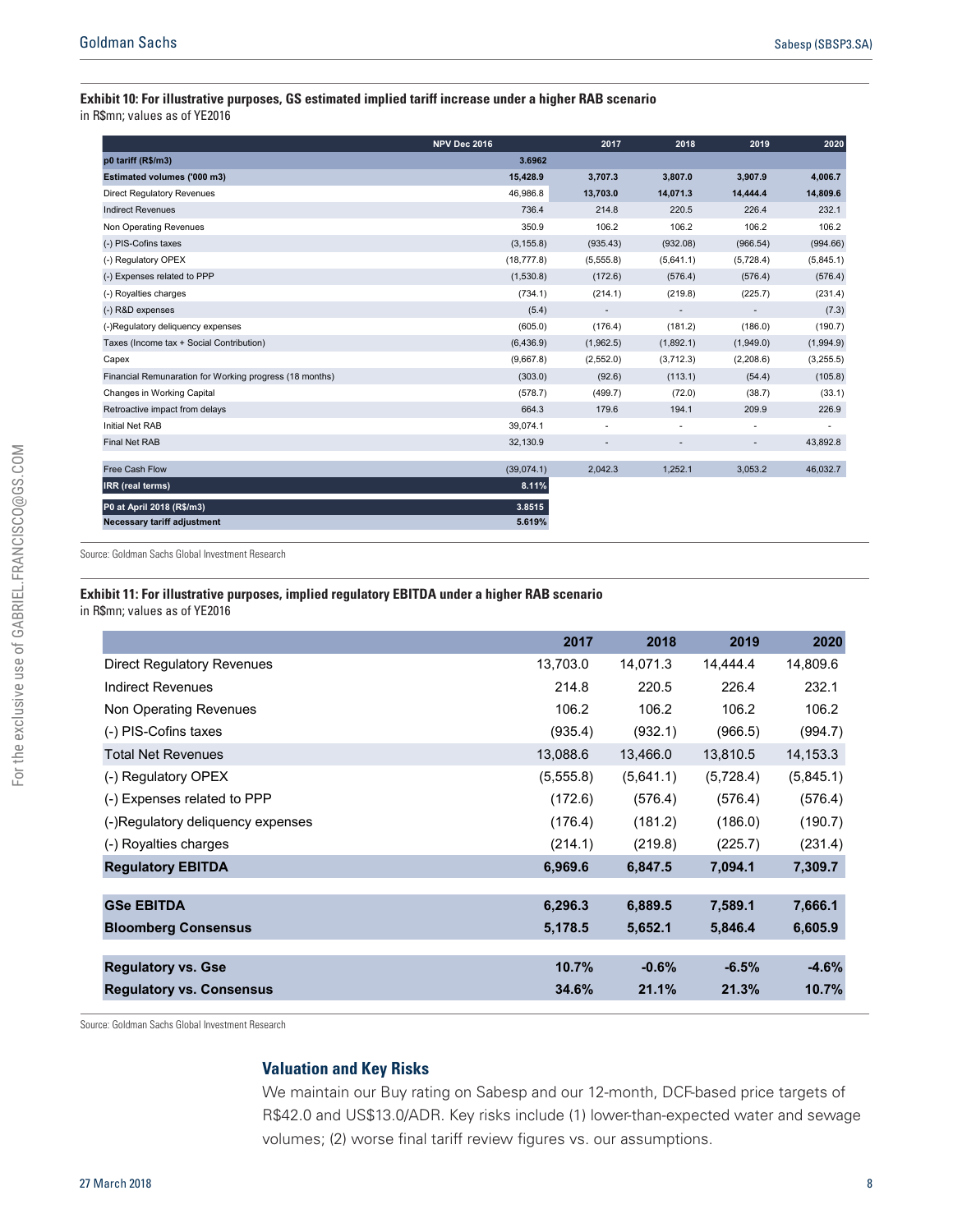# Disclosure Appendix

# **Reg AC**

We, Bruno Pascon, Victor Hugo Menezes and Gabriel Francisco, hereby certify that all of the views expressed in this report accurately reflect our personal views about the subject company or companies and its or their securities. We also certify that no part of our compensation was, is or will be, directly or indirectly, related to the specific recommendations or views expressed in this report.

Unless otherwise stated, the individuals listed on the cover page of this report are analysts in Goldman Sachs' Global Investment Research division.

# **GS Factor Profile**

The Goldman Sachs Factor Profile provides investment context for a stock by comparing key attributes to the market (i.e. our coverage universe) and its sector peers. The four key attributes depicted are: Growth, Financial Returns, Multiple (e.g. valuation) and Integrated (a composite of Growth, Financial Returns and Multiple). Growth, Financial Returns and Multiple are calculated by using normalized ranks for specific metrics for each stock. The normalized ranks for the metrics are then averaged and converted into percentiles for the relevant attribute. The precise calculation of each metric may vary depending on the fiscal year, industry and region, but the standard approach is as follows:

Growth is based on a stock's forward-looking sales growth, EBITDA growth and EPS growth (for financial stocks, only EPS and sales growth), with a higher percentile indicating a higher growth company. **Financial Returns** is based on a stock's forward-looking ROE, ROCE and CROCI (for financial stocks, only ROE), with a higher percentile indicating a company with higher financial returns. **Multiple** is based on a stock's forward-looking P/E, P/B, price/dividend (P/D), EV/EBITDA, EV/FCF and EV/Debt Adjusted Cash Flow (DACF) (for financial stocks, only P/E, P/B and P/D), with a higher percentile indicating a stock trading at a higher multiple. The **Integrated** percentile is calculated as the average of the Growth percentile, Financial Returns percentile and (100% - Multiple percentile).

Financial Returns and Multiple use the Goldman Sachs analyst forecasts at the fiscal year-end at least three quarters in the future. Growth uses inputs for the fiscal year at least seven quarters in the future compared with the year at least three quarters in the future (on a per-share basis for all metrics).

For a more detailed description of how we calculate the GS Factor Profile, please contact your GS representative.

#### **M&A Rank**

Across our global coverage, we examine stocks using an M&A framework, considering both qualitative factors and quantitative factors (which may vary across sectors and regions) to incorporate the potential that certain companies could be acquired. We then assign a M&A rank as a means of scoring companies under our rated coverage from 1 to 3, with 1 representing high (30%-50%) probability of the company becoming an acquisition target, 2 representing medium (15%-30%) probability and 3 representing low (0%-15%) probability. For companies ranked 1 or 2, in line with our standard departmental guidelines we incorporate an M&A component into our target price. M&A rank of 3 is considered immaterial and therefore does not factor into our price target, and may or may not be discussed in research.

### **Quantum**

Quantum is Goldman Sachs' proprietary database providing access to detailed financial statement histories, forecasts and ratios. It can be used for in-depth analysis of a single company, or to make comparisons between companies in different sectors and markets.

# **GS SUSTAIN**

GS SUSTAIN is a global investment strategy focused on the generation of long-term alpha through identifying high quality industry leaders. The GS SUSTAIN 50 list includes leaders we believe to be well positioned to deliver long-term outperformance through superior returns on capital, sustainable competitive advantage and effective management of ESG risks vs. global industry peers. Candidates are selected largely on a combination of quantifiable analysis of these three aspects of corporate performance.

#### **Disclosures**

#### **Coverage group(s) of stocks by primary analyst(s)**

Bruno Pascon: Latin America-Energy, Latin America-Utilities.

Latin America-Energy: Cosan SA, Ecopetrol, Ecopetrol, Petroleo Brasileiro SA, Petroleo Brasileiro SA, Petroleo Brasileiro SA, Petroleo Brasileiro SA, Ultrapar Participacoes SA, YPF Sociedad Anónima.

Latin America-Utilities: AES Gener SA, AES Tietê Energia SA, Alupar Investimento SA, Cemig, Cemig, CFE CAPITAL S DE RL DE CV, Copel, Copel, CPFL Energia, CTEEP, Enel Americas SA, Enel Chile SA, Enel Generacion Chile SA, Energias do Brasil SA, Eneva SA, Engie Brasil SA, Engie Energia Chile SA, Equatorial Energia, IEnova, Sabesp, Sabesp, TAESA.

#### **Company-specific regulatory disclosures**

The following disclosures relate to relationships between The Goldman Sachs Group, Inc. (with its affiliates, "Goldman Sachs") and companies covered by the Global Investment Research Division of Goldman Sachs and referred to in this research.

Goldman Sachs expects to receive or intends to seek compensation for investment banking services in the next 3 months: Sabesp (\$11.61)

Goldman Sachs had a non-securities services client relationship during the past 12 months with: Sabesp (\$11.61)

Goldman Sachs makes a market in the securities or derivatives thereof: Sabesp (\$11.61)

**Distribution of ratings/investment banking relationships**

Goldman Sachs Investment Research global Equity coverage universe

|        | <b>Rating Distribution</b> |      |      |     | <b>Investment Banking Relationships</b> |      |  |
|--------|----------------------------|------|------|-----|-----------------------------------------|------|--|
|        | Buv                        | Hold | Sell | Buv | Hold                                    | Sell |  |
| Global | 33%                        | 54%  | 13%  | 63% | 57%                                     | 52%  |  |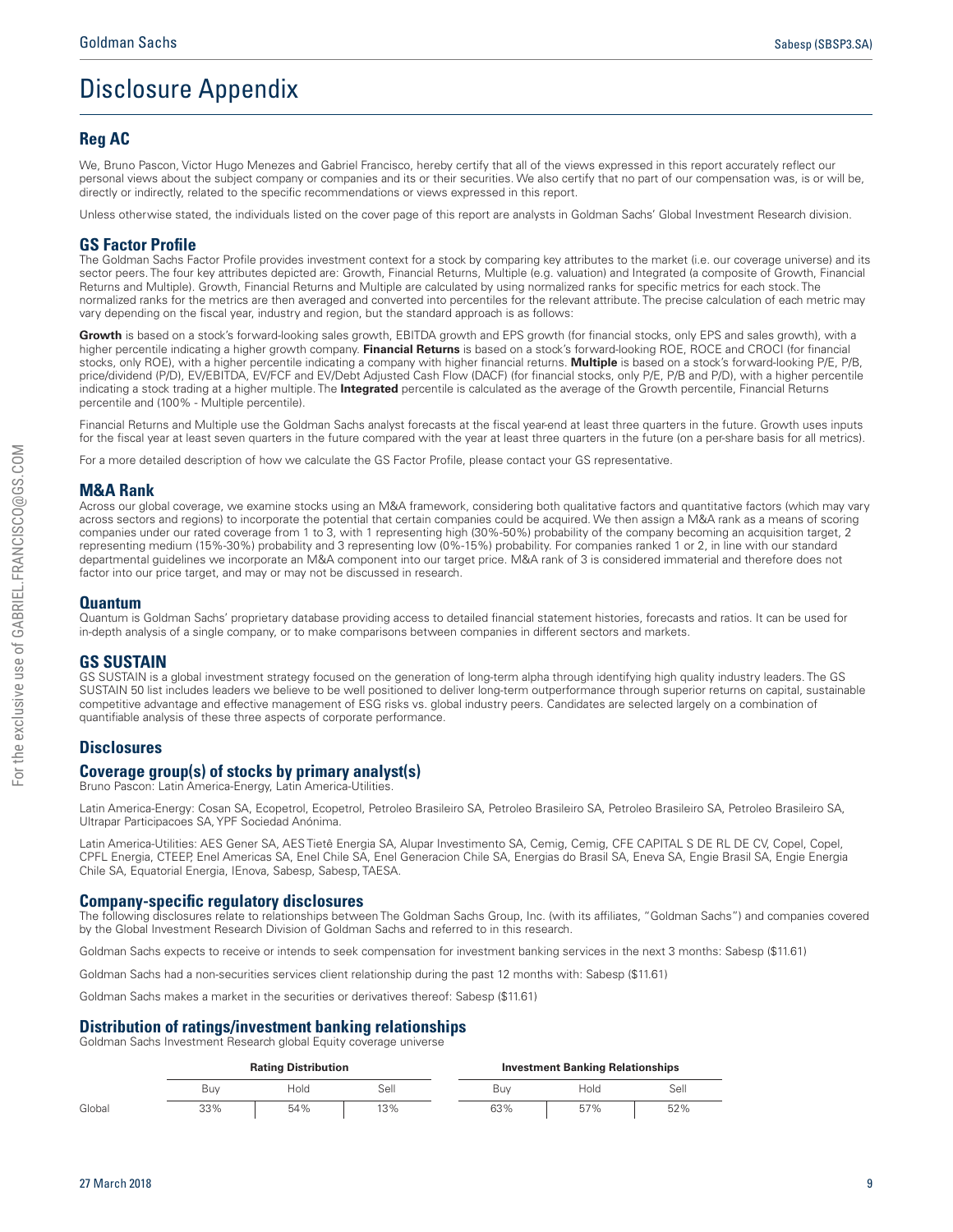As of January 1, 2018, Goldman Sachs Global Investment Research had investment ratings on 2,867 equity securities. Goldman Sachs assigns stocks as Buys and Sells on various regional Investment Lists; stocks not so assigned are deemed Neutral. Such assignments equate to Buy, Hold and Sell for the purposes of the above disclosure required by the FINRA Rules. See 'Ratings, Coverage groups and views and related definitions' below. The Investment Banking Relationships chart reflects the percentage of subject companies within each rating category for whom Goldman Sachs has provided investment banking services within the previous twelve months.

# **Price target and rating history chart(s)**







The price targets shown should be considered in the context of all prior published Goldman Sachs research, which may or may not have included price targets, as well as developments relating to the company, its industry and financial markets.

# **Regulatory disclosures**

### **Disclosures required by United States laws and regulations**

See company-specific regulatory disclosures above for any of the following disclosures required as to companies referred to in this report: manager or co-manager in a pending transaction; 1% or other ownership; compensation for certain services; types of client relationships; managed/co-managed public offerings in prior periods; directorships; for equity securities, market making and/or specialist role. Goldman Sachs trades or may trade as a principal in debt securities (or in related derivatives) of issuers discussed in this report.

The following are additional required disclosures: **Ownership and material conflicts of interest:** Goldman Sachs policy prohibits its analysts, professionals reporting to analysts and members of their households from owning securities of any company in the analyst's area of coverage. **Analyst compensation:** Analysts are paid in part based on the profitability of Goldman Sachs, which includes investment banking revenues. **Analyst as officer or director:** Goldman Sachs policy generally prohibits its analysts, persons reporting to analysts or members of their households from serving as an officer, director or advisor of any company in the analyst's area of coverage. **Non-U.S. Analysts:** Non-U.S. analysts may not be associated persons of Goldman Sachs & Co. LLC and therefore may not be subject to FINRA Rule 2241 or FINRA Rule 2242 restrictions on communications with subject company, public appearances and trading securities held by the analysts.

**Distribution of ratings:** See the distribution of ratings disclosure above. **Price chart:** See the price chart, with changes of ratings and price targets in prior periods, above, or, if electronic format or if with respect to multiple companies which are the subject of this report, on the Goldman Sachs website at [http://www.gs.com/research/hedge.html.](http://www.gs.com/research/hedge.html)

#### **Additional disclosures required under the laws and regulations of jurisdictions other than the United States**

The following disclosures are those required by the jurisdiction indicated, except to the extent already made above pursuant to United States laws and regulations. **Australia:** Goldman Sachs Australia Pty Ltd and its affiliates are not authorised deposit-taking institutions (as that term is defined in the Banking Act 1959 (Cth)) in Australia and do not provide banking services, nor carry on a banking business, in Australia. This research, and any access to it, is intended only for "wholesale clients" within the meaning of the Australian Corporations Act, unless otherwise agreed by Goldman Sachs. In producing research reports, members of the Global Investment Research Division of Goldman Sachs Australia may attend site visits and other meetings hosted by the companies and other entities which are the subject of its research reports. In some instances the costs of such site visits or meetings may be met in part or in whole by the issuers concerned if Goldman Sachs Australia considers it is appropriate and reasonable in the specific circumstances relating to the site visit or meeting. To the extent that the contents of this document contains any financial product advice, it is general advice only and has been prepared by Goldman Sachs without taking into account a client's objectives, financial situation or needs. A client should, before acting on any such advice, consider the appropriateness of the advice having regard to the client's own objectives, financial situation and needs. Brazil: Disclosure information in relation to CVM Instruction 483 is available at [http://www.gs.com/worldwide/brazil/area/gir/index.html.](http://www.gs.com/worldwide/brazil/area/gir/index.html) Where applicable, the Brazil-registered analyst primarily responsible for the content of this research report, as defined in Article 16 of CVM Instruction 483, is the first author named at the beginning of this report, unless indicated otherwise at the end of the text. **Canada:** Goldman Sachs Canada Inc. is an affiliate of The Goldman Sachs Group Inc. and therefore is included in the company specific disclosures relating to Goldman Sachs (as defined above). Goldman Sachs Canada Inc. has approved of, and agreed to take responsibility for, this research report in Canada if and to the extent that Goldman Sachs Canada Inc. disseminates this research report to its clients. **Hong Kong:** Further information on the securities of covered companies referred to in this research may be obtained on request from Goldman Sachs (Asia) L.L.C. **India:** Further information on the subject company or companies referred to in this research may be obtained from Goldman Sachs (India) Securities Private Limited, Research Analyst - SEBI Registration Number INH000001493, 951-A, Rational House, Appasaheb Marathe Marg, Prabhadevi, Mumbai 400 025, India, Corporate Identity Number U74140MH2006FTC160634, Phone +91 22 6616 9000, Fax +91 22 6616 9001. Goldman Sachs may beneficially own 1% or more of the securities (as such term is defined in clause 2 (h) the Indian Securities Contracts (Regulation) Act, 1956) of the subject company or companies referred to in this research report. **Japan:** See below. **Korea:** Further information on the subject company or companies referred to in this research may be obtained from Goldman Sachs (Asia) L.L.C., Seoul Branch. **New Zealand:** Goldman Sachs New Zealand Limited and its affiliates are neither "registered banks" nor "deposit takers" (as defined in the Reserve Bank of New Zealand Act 1989) in New Zealand. This research, and any access to it, is intended for "wholesale clients" (as defined in the Financial Advisers Act 2008) unless otherwise agreed by Goldman Sachs. **Russia:** Research reports distributed in the Russian Federation are not advertising as defined in the Russian legislation, but are information and analysis not having product promotion as their main purpose and do not provide appraisal within the meaning of the Russian legislation on appraisal activity. **Singapore:** Further information on the covered companies referred to in this research may be obtained from Goldman Sachs (Singapore) Pte. (Company Number: 198602165W). **Taiwan:** This material is for reference only and must not be reprinted without permission. Investors should carefully consider their own investment risk.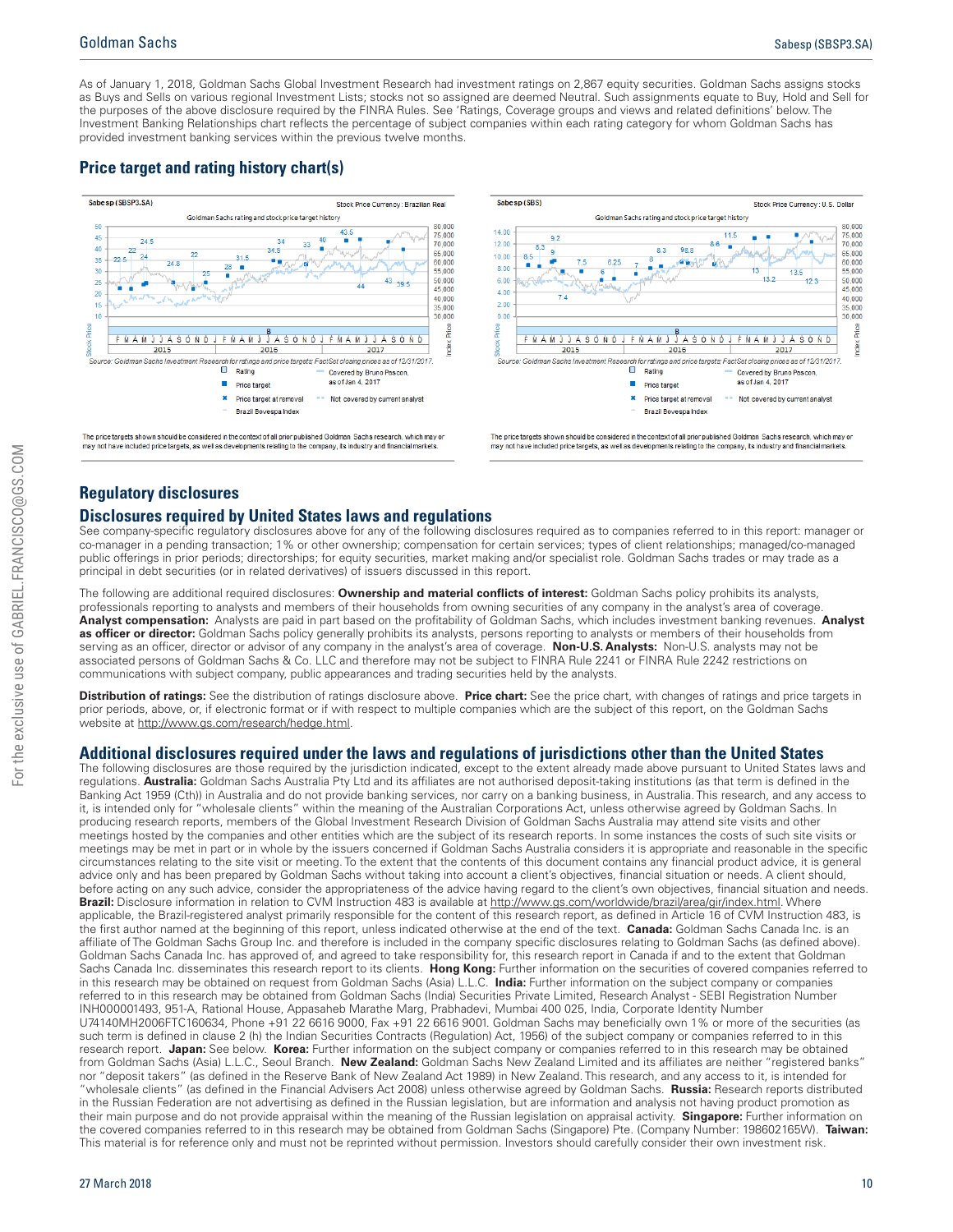Investment results are the responsibility of the individual investor. **United Kingdom:** Persons who would be categorized as retail clients in the United Kingdom, as such term is defined in the rules of the Financial Conduct Authority, should read this research in conjunction with prior Goldman Sachs research on the covered companies referred to herein and should refer to the risk warnings that have been sent to them by Goldman Sachs International. A copy of these risks warnings, and a glossary of certain financial terms used in this report, are available from Goldman Sachs International on request.

**European Union:** Disclosure information in relation to Article 4 (1) (d) and Article 6 (2) of the European Commission Directive 2003/125/EC is available at <http://www.gs.com/disclosures/europeanpolicy.html> which states the European Policy for Managing Conflicts of Interest in Connection with Investment Research.

**Japan:** Goldman Sachs Japan Co., Ltd. is a Financial Instrument Dealer registered with the Kanto Financial Bureau under registration number Kinsho 69, and a member of Japan Securities Dealers Association, Financial Futures Association of Japan and Type II Financial Instruments Firms Association. Sales and purchase of equities are subject to commission pre-determined with clients plus consumption tax. See company-specific disclosures as to any applicable disclosures required by Japanese stock exchanges, the Japanese Securities Dealers Association or the Japanese Securities Finance Company.

#### **Ratings, coverage groups and views and related definitions**

**Buy (B), Neutral (N), Sell (S) -**Analysts recommend stocks as Buys or Sells for inclusion on various regional Investment Lists. Being assigned a Buy or Sell on an Investment List is determined by a stock's total return potential relative to its coverage. Any stock not assigned as a Buy or a Sell on an Investment List with an active rating (i.e., a stock that is not Rating Suspended, Not Rated, Coverage Suspended or Not Covered), is deemed Neutral. Each regional Investment Review Committee manages various regional Investment Lists to a global guideline of 25%-35% of stocks as Buy and 10%-15% of stocks as Sell; however, the distribution of Buys and Sells in any particular analyst's coverage group may vary as determined by the regional Investment Review Committee. Additionally, each Investment Review Committee manages Regional Conviction lists, which represent investment recommendations focused on the size of the total return potential and/or the likelihood of the realization of the return across their respective areas of coverage. The addition or removal of stocks from such Conviction lists do not represent a change in the analysts' investment rating for such stocks.

**Total return potential** represents the upside or downside differential between the current share price and the price target, including all paid or anticipated dividends, expected during the time horizon associated with the price target. Price targets are required for all covered stocks. The total return potential, price target and associated time horizon are stated in each report adding or reiterating an Investment List membership.

**Coverage groups and views:** A list of all stocks in each coverage group is available by primary analyst, stock and coverage group at [http://www.gs.com/research/hedge.html.](http://www.gs.com/research/hedge.html) The analyst assigns one of the following coverage views which represents the analyst's investment outlook on the coverage group relative to the group's historical fundamentals and/or valuation. **Attractive (A).** The investment outlook over the following 12 months is favorable relative to the coverage group's historical fundamentals and/or valuation. **Neutral (N).** The investment outlook over the following 12 months is neutral relative to the coverage group's historical fundamentals and/or valuation. **Cautious (C).** The investment outlook over the following 12 months is unfavorable relative to the coverage group's historical fundamentals and/or valuation.

**Not Rated (NR).** The investment rating and target price have been removed pursuant to Goldman Sachs policy when Goldman Sachs is acting in an advisory capacity in a merger or strategic transaction involving this company and in certain other circumstances. **Rating Suspended (RS).** Goldman Sachs Research has suspended the investment rating and price target for this stock, because there is not a sufficient fundamental basis for determining, or there are legal, regulatory or policy constraints around publishing, an investment rating or target. The previous investment rating and price target, if any, are no longer in effect for this stock and should not be relied upon. **Coverage Suspended (CS).** Goldman Sachs has suspended coverage of this company. **Not Covered (NC).** Goldman Sachs does not cover this company. **Not Available or Not Applicable (NA).** The information is not available for display or is not applicable. **Not Meaningful (NM).** The information is not meaningful and is therefore excluded.

#### **Global product; distributing entities**

The Global Investment Research Division of Goldman Sachs produces and distributes research products for clients of Goldman Sachs on a global basis. Analysts based in Goldman Sachs offices around the world produce equity research on industries and companies, and research on macroeconomics, currencies, commodities and portfolio strategy. This research is disseminated in Australia by Goldman Sachs Australia Pty Ltd (ABN 21 006 797 897); in Brazil by Goldman Sachs do Brasil Corretora de Títulos e Valores Mobiliários S.A.; Ombudsman Goldman Sachs Brazil: 0800 727 5764 and / or ouvidoriagoldmansachs@gs.com. Available Weekdays (except holidays), from 9am to 6pm. Ouvidoria Goldman Sachs Brasil: 0800 727 5764 e/ou ouvidoriagoldmansachs@gs.com. Horário de funcionamento: segunda-feira à sexta-feira (exceto feriados), das 9h às 18h; in Canada by either Goldman Sachs Canada Inc. or Goldman Sachs & Co. LLC; in Hong Kong by Goldman Sachs (Asia) L.L.C.; in India by Goldman Sachs (India) Securities Private Ltd.; in Japan by Goldman Sachs Japan Co., Ltd.; in the Republic of Korea by Goldman Sachs (Asia) L.L.C., Seoul Branch; in New Zealand by Goldman Sachs New Zealand Limited; in Russia by OOO Goldman Sachs; in Singapore by Goldman Sachs (Singapore) Pte. (Company Number: 198602165W); and in the United States of America by Goldman Sachs & Co. LLC. Goldman Sachs International has approved this research in connection with its distribution in the United Kingdom and European Union.

**European Union:** Goldman Sachs International authorised by the Prudential Regulation Authority and regulated by the Financial Conduct Authority and the Prudential Regulation Authority, has approved this research in connection with its distribution in the European Union and United Kingdom; Goldman Sachs AG and Goldman Sachs International Zweigniederlassung Frankfurt, regulated by the Bundesanstalt für Finanzdienstleistungsaufsicht, may also distribute research in Germany.

#### **General disclosures**

This research is for our clients only. Other than disclosures relating to Goldman Sachs, this research is based on current public information that we consider reliable, but we do not represent it is accurate or complete, and it should not be relied on as such. The information, opinions, estimates and forecasts contained herein are as of the date hereof and are subject to change without prior notification. We seek to update our research as appropriate, but various regulations may prevent us from doing so. Other than certain industry reports published on a periodic basis, the large majority of reports are published at irregular intervals as appropriate in the analyst's judgment.

Goldman Sachs conducts a global full-service, integrated investment banking, investment management, and brokerage business. We have investment banking and other business relationships with a substantial percentage of the companies covered by our Global Investment Research Division. Goldman Sachs & Co. LLC, the United States broker dealer, is a member of SIPC [\(http://www.sipc.org\)](http://www.sipc.org).

Our salespeople, traders, and other professionals may provide oral or written market commentary or trading strategies to our clients and principal trading desks that reflect opinions that are contrary to the opinions expressed in this research. Our asset management area, principal trading desks and investing businesses may make investment decisions that are inconsistent with the recommendations or views expressed in this research.

The analysts named in this report may have from time to time discussed with our clients, including Goldman Sachs salespersons and traders, or may discuss in this report, trading strategies that reference catalysts or events that may have a near-term impact on the market price of the equity securities discussed in this report, which impact may be directionally counter to the analyst's published price target expectations for such stocks. Any such